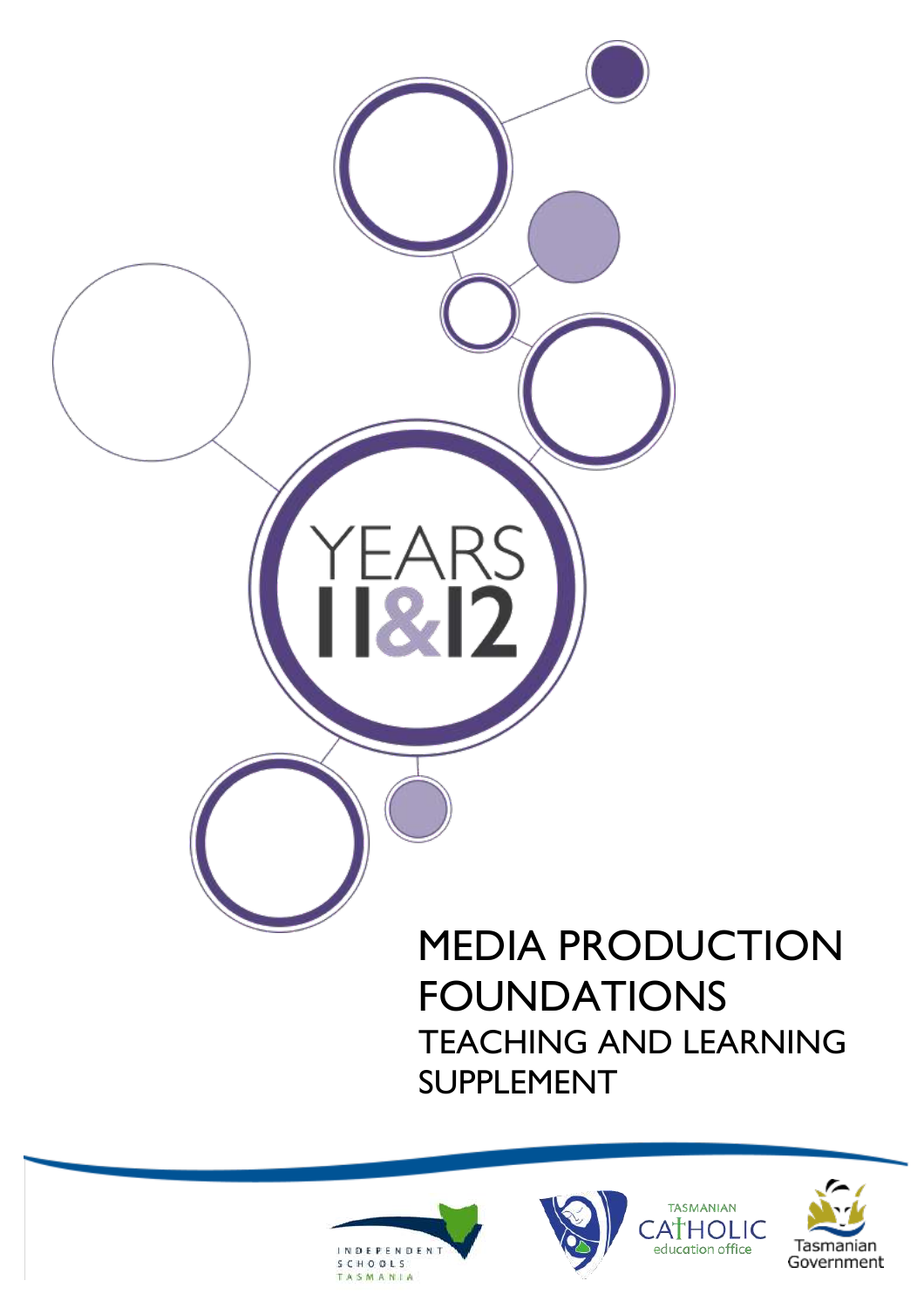# Teaching and Learning Supplement **MEDIA PRODUCTION FOUNDATIONS (MSM215117)**

### **ADVICE TO TEACHERS**

This document helps to describe the nature and sequence of teaching and learning necessary for students to demonstrate achievement of course outcomes.

It suggests appropriate learning activities to enable students to develop the knowledge and skills identified in the course outcome statements.

Tasks should provide a variety and the mix of tasks should reflect the fact that different types of tasks suit different knowledge and skills, and different learning styles. Tasks do not have to be lengthy to make a decision about student demonstration of achievement of an outcome.

## **COURSE SPECIFIC ADVICE**

This Media Production Foundations level 2 Teaching and Learning Supplement must be read in conjunction with the Media Foundations level 2 course document. It contains advice to assist teachers delivering the course and can be modified as required. This Teaching and Learning Supplement is designed to support teachers who are new to or returning to teaching this course.

Media Production Foundations is designed to introduce students to media study and media production (in one of the following areas: Screen, Radio, Print and Digital Media or Convergent Media). The production focus requires providers to support learners with appropriate resources and technology to realise media products in the various forms. The syllabus document contains detailed information on minimum resource requirements to ensure appropriate student outcomes are possible.

The course supports practical and theoretical skill/knowledge acquisition with a focus on communicating meaning through media products. Learners explore what constitutes media in its various forms and what the role and function of media is in

The Media Foundations course is designed as a standalone course of study and also provide learners with the skills and knowledge which will enable them to continue on to further studies in subjects such as Media Production 3.

The course is comprised of 4 units of of study. Units are delivered sequential and culminate in an original project which<br>demonstrates learner's capacity to use their acquired skills, knowledge and understandings to create product.

## **COURSE CONTENT**

|        | Unit Title              | Indicative Times |
|--------|-------------------------|------------------|
| Jnit 1 | What is Media?          | 25 hrs           |
| Unit 2 | Points of View          | 25 hrs           |
| Unit 3 | Creative Story-telling  | 35 hrs           |
| Unit 4 | <b>Original Project</b> | $65$ hrs         |

### **TEACHING AND LEARNING**

Unit 1 In this Unit learners explore the concept and definitions of 'media' and examine traditional and 21st What is Media? Century forms.

> Learners explore the way media is constructed and produced. They examine the functions and purposes of media, and popular genres.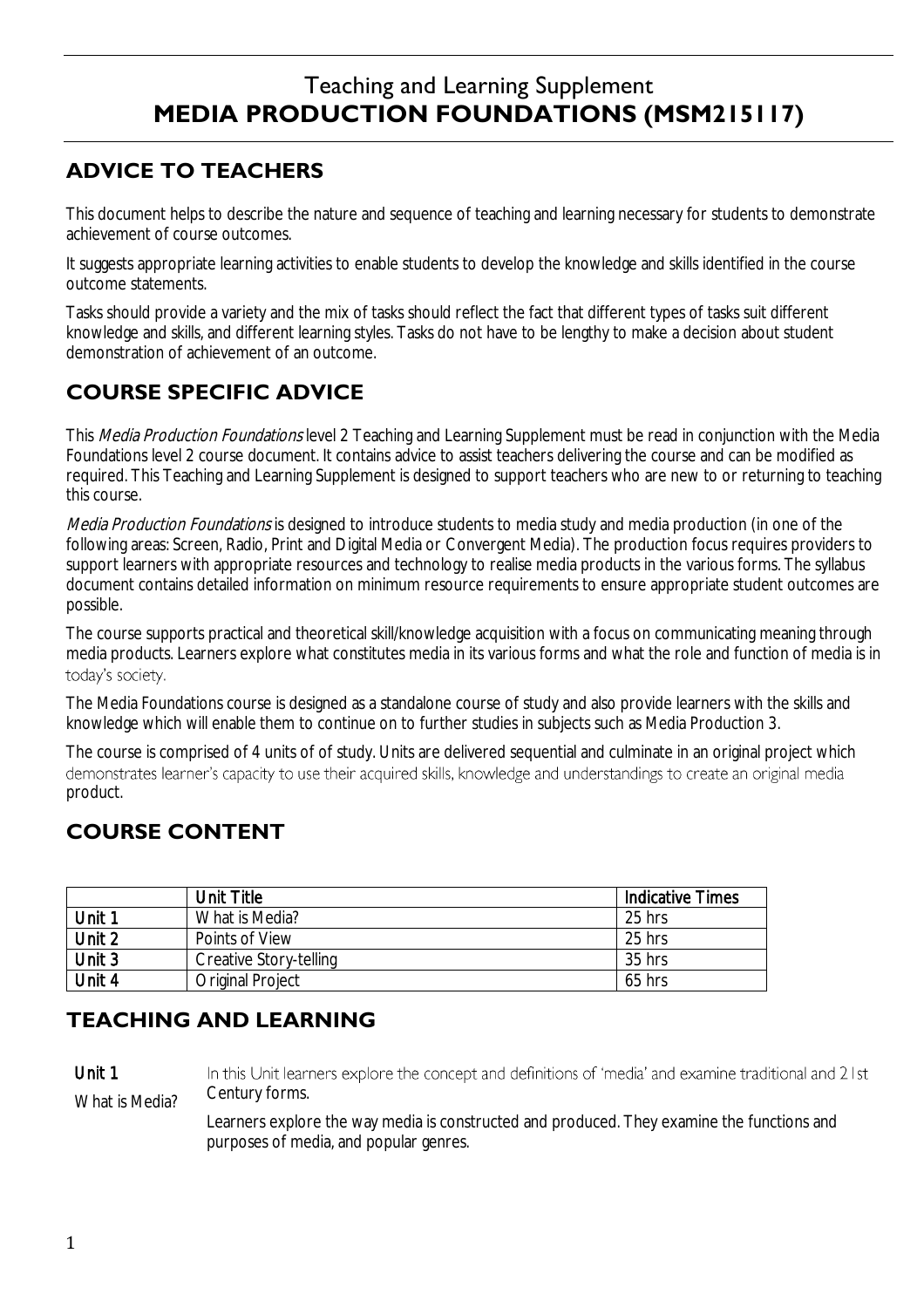Learners are introduced to the languages of the media. They examine the media that surrounds them and consider how audiences interpret media representations.

Learners view, listen to, assess and interact with common media work from their everyday world. They also generate ideas and, with assistance, learn basic production skills and processes as they apply their knowledge and creativity in their media works.

#### Examples of learning activities

Learners:

analyse and evaluate their own media consumption via a 1 week log book/sheet, share results and prepare a visual organiser to depict the similarities and differences across the class.

investigate key players in media: Who makes media today? (traditional vs convergent media)

interview parents/guardian about media consumption in their youth; present in chosen form (radio, print, video, convergent)

interview class mates/peers about media beliefs and understandings

create short media tasks in their chosen form e.g. a one minute movie

deconstruct media product and recreate for a different product/topic/context

participate in practical workshops to develop their technical skills

stage a competition for best ad, best news article, best community service announcement etc.; have class members submit examples from current media and class analyse and deconstruct before awarding 'winners'

create a news story on a current or 'fantastical' happening at their school

look at alternate presentations of a news story and discuss in small groups how facts can be interpreted/presented differently

### Unit 2

Points of View

In this Unit learners focus on point of view. Learners explore how a point of view can be constructed. They analyse media works of others and create a point of view in their own media productions.

Learners examine ways in which information and specific codes, conventions and techniques are selected and used to present and construct both meaning and a particular point of view. They learn about production processes and some of the controls that influence decision making in media production. Learners develop strategies and production skills when creating their own media work.

Learners have the opportunity to choose different media genres and styles, and examine ways in which codes, conventions and techniques are used to dramatise and re-present reality. They consider the needs of an audience when constructing point of view in their own media products.

Learners assess and reflect on the media works of self and others.

#### Examples of learning activities

Learners:

complete a same topic different genre activity to examine codes and conventions and their effects

create two opposing advertisements for their school which depicts it as a 'holiday camp' type atmosphere and as a 'prison'

watch the *Gruen Transfer* and reflect on media points of view/opinion

work with a music/drama class to create promotional material that reflects target audience

work in opposing teams to create a community service product for an issue that show opposing views or perspectives on the chosen issue

explore dramatic effects in their chosen form; create a blog detailing their investigations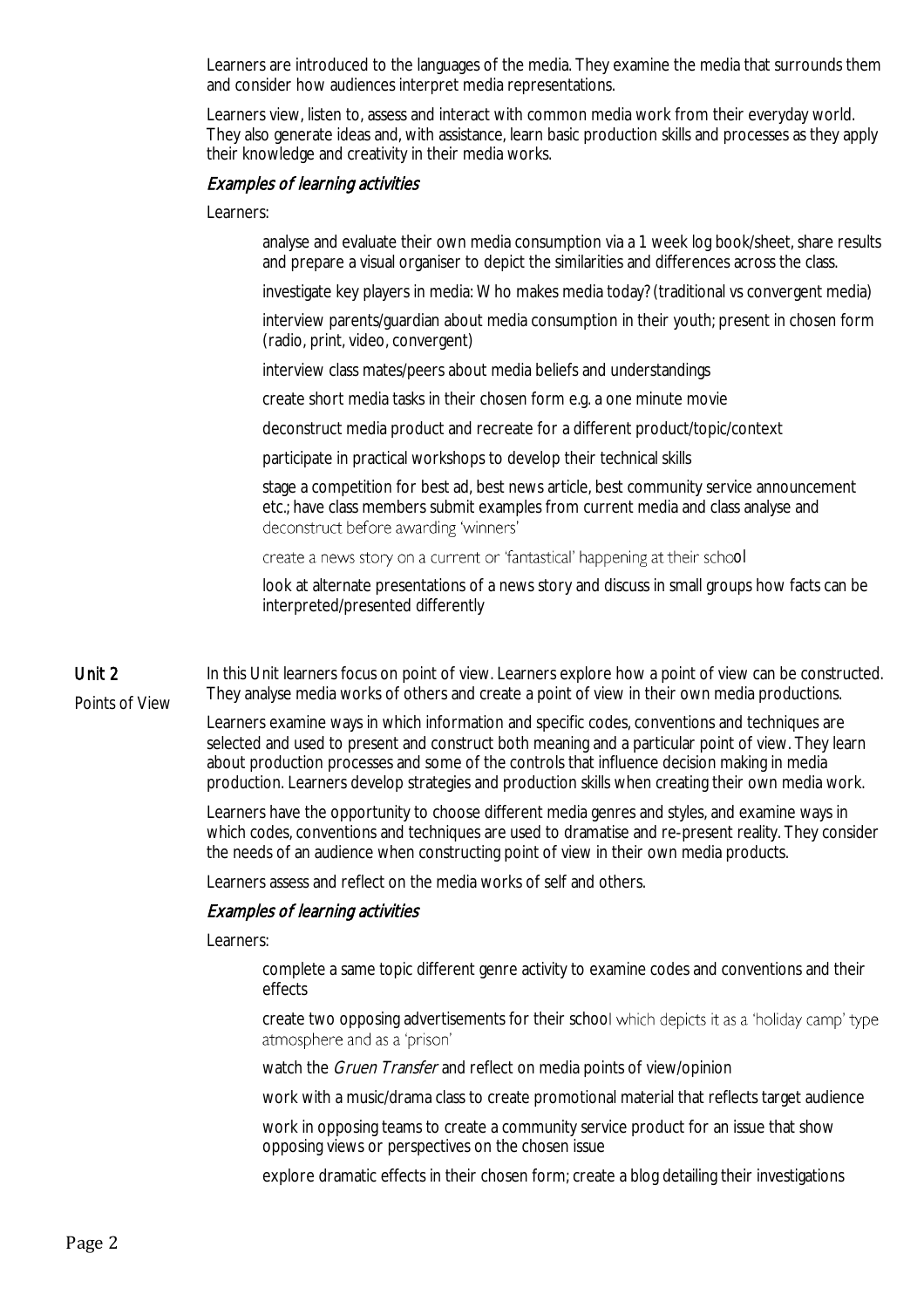use codes and conventions for a chosen effect to create a 'selfie' that shows how they believe others see them

explore gender and other stereotypes in the media

redesign a 'terrible' advertisement. Explore why was it 'terrible' and what are some alternatives

### Unit 3

Creative Storytelling

In this Unit learners explore the ways in which stories can be communicated through media production. They use media skills and processes to explore, retell, appropriate and adapt stories and ideas into media formats.

Learners develop an understanding of effective story-telling and how to structure a story.

Learners consider how the experiences of audiences influence their responses to media and how media work is shaped by the production context and through the production process.

Learners analyse, view, listen to and interact with relevant media work that informs their own storytelling experiences.

### Examples of learning activities

#### Learners:

draw a name and object from a hat and create a short narrative

create storyboards for a narrative that are swapped and then created by another group

adapt traditional fairy tales into new media forms

use urban legend as stimulus for a narrative product

analyse successful and unsuccessful storytelling in various media forms

explore media narratives from various cultures and discuss how context shapes media works

use story starters and stimulus items to help develop a story

discuss censorship, classification and their impact on the ability to tell a story

view/listen to examples that illustrate the impact of genre (codes/and conventions) on stories. Discuss the differences and implications

Unit 4 Original Project In this Unit learners will develop an original media project through negotiation with their teacher. They will develop and collate support material that documents their process.

#### Examples of learning activities

#### Learners:

use annotated examples of production documentation to support their own work

view an existing media product accompanied by pre and post production material; discuss the links and decision making that can be extracted from the documents

develop pre-production documents to support Original Project

reflect on post production in a formal reflection/analysis

adapt a well-known story into a new context

select a task created in a previous unit. Use feedback and growing understandings to develop into a lengthier, more substantial media work

explore lessonbucket.com for ideas and inspiration to commence original project